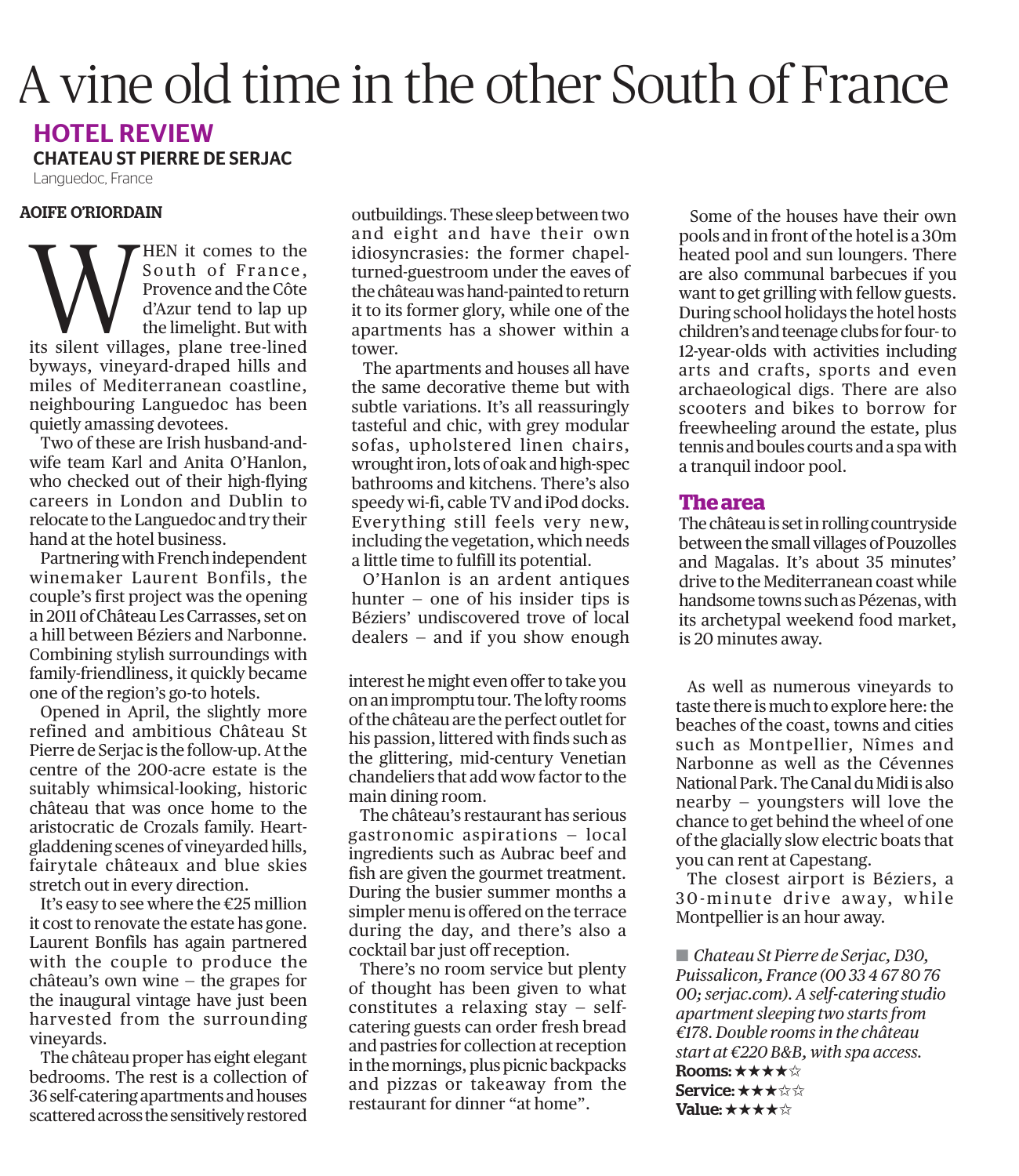

Grand designs: clockwise from above, Château St Pierre de Serjac; a living area and kitchen at the property. Inset, vineyard views from one of the hotel's pools